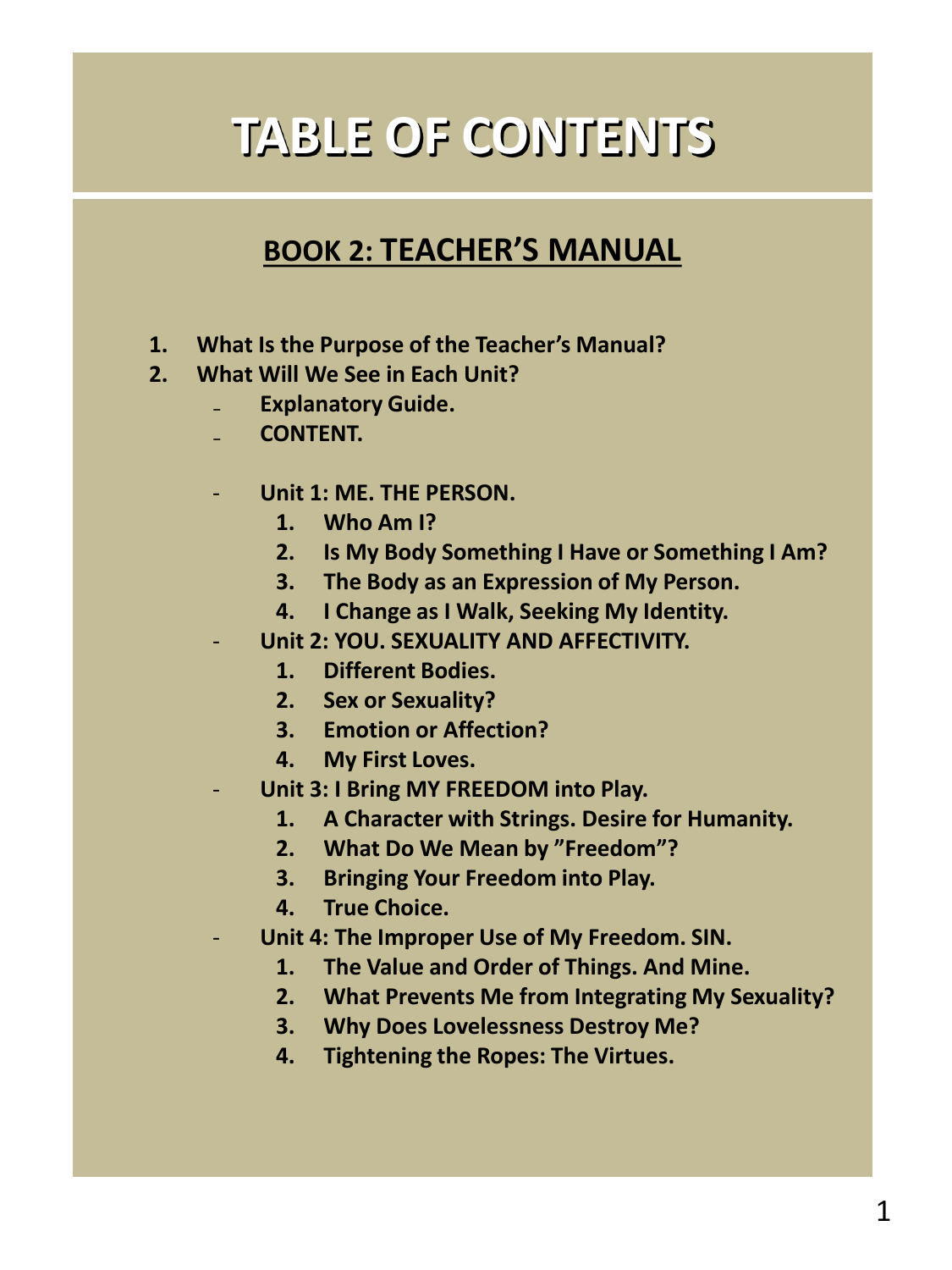- **Unit 5: A Suitable Helper: MORALITY**
	- **1. What Does the World Offer Me?**
	- **2. The Morality in My Heart.**
	- **3. Where Can I Look for the Greater Good?**
	- **4. I Am a Child: Right or Problem?**
	- **5. Can I Lose My Dignity?**
- **Unit 6: My desire. TRUE LOVE** 
	- **1. Love as a Path.**
	- **2. How Do I Know That It's True Love?**
	- **3. Dating.**
	- **4. Conjugal Love.**
	- **5. Where is the Source of Love?**
- **ABBREVIATIONS**

#### **3. How Do I Impart the Lessons?**

- **Explanatory Guide.**

#### - **Unit 1: ME. THE PERSON**

- **1. Who Am I?**
- **2. Is the Body Something I Have or Something I Am?**
- **3. My Body as an Expression of My Person.**
- **4. I Change. My Body Changes. What For?**

#### - **Unit 2: YOU. SEXUALITY AND AFFECTIVITY**

- **1. Different Bodies.**
- **2. Sex or Sexuality?**
- **3. Feelings or Affection?**
- **4. My First Loves.**

#### - **Unit 3: I BRING MY FREEDOM INTO PLAY**

- **1. A Character with Strings. Desire for Humanity.**
- **2. What Do We Mean by "Freedom"?**
- **3. Bringing My Freedom into Play.**
- **4. True Choice.**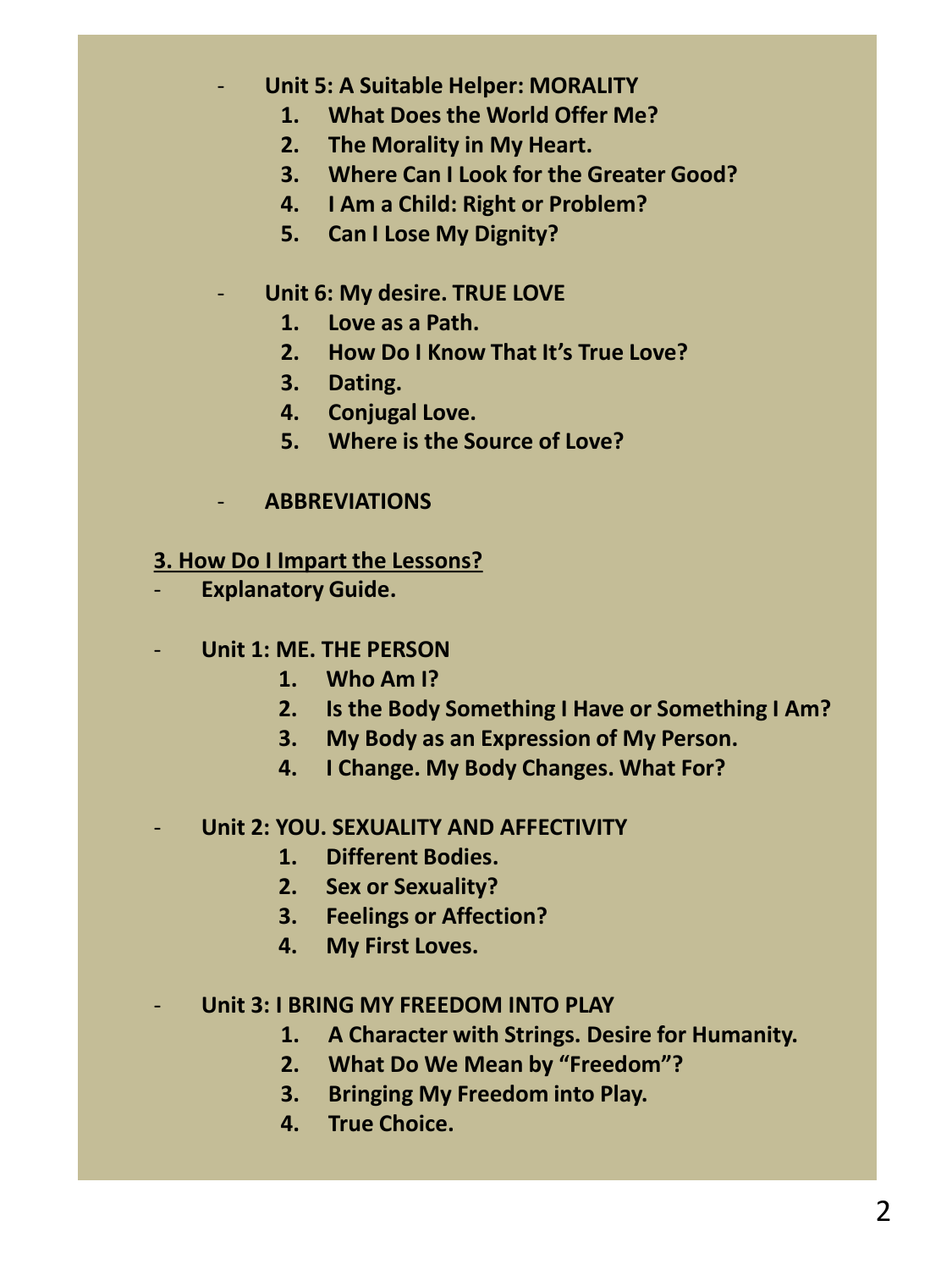## - **Unit 4: The Improper Use of Freedom. SIN**

- **The Value and Order of Things. And Mine.**
- **What Prevents Me from Integrating My Sexuality?**
- **Why Does Lovelessness Destroy Me?**
- **Tightening the Ropes: The Virtues.**
- **Unit 5: A Suitable Helper. MORALITY**
	- **1. What Does the World Offer Me?**
	- **2. The Morality in My Heart.**
	- **3. Where Can I Look for the Greater Good?**
	- **4. I Am a Child: Right or Problem?**
	- **5. Can I Lose My Dignity?**
	- **Unit 6: My desire. TRUE LOVE** 
		- **1. Love as a Path.**
		- **2. How Do I Know That It's True Love?**
		- **3. Dating.**
		- **4. Conjugal Love.**
		- **5. Where is the Source of Love?**

## **4. Scenes and Movies**

- **INTRODUCTION**
- **MOVIE SCENES**
- **Unit 1: Me. THE PERSON**
	- **Lilo & Stich**
	- **Doctor Zhivago**
	- **Mud**
	- **Pina**
	- **Man of Steel (Superman)**
	- **Spiderman**
	- **Unit 2: YOU. SEXUALITY AND AFFECTIVITY**
		- **P&G. Thank You, Mom**
		- **Adam's Rib**
		- **Brain Divided**
		- **West Side Story**
		- **Equilibrium**
		- **The Princess Bride**
		- **Stockholm**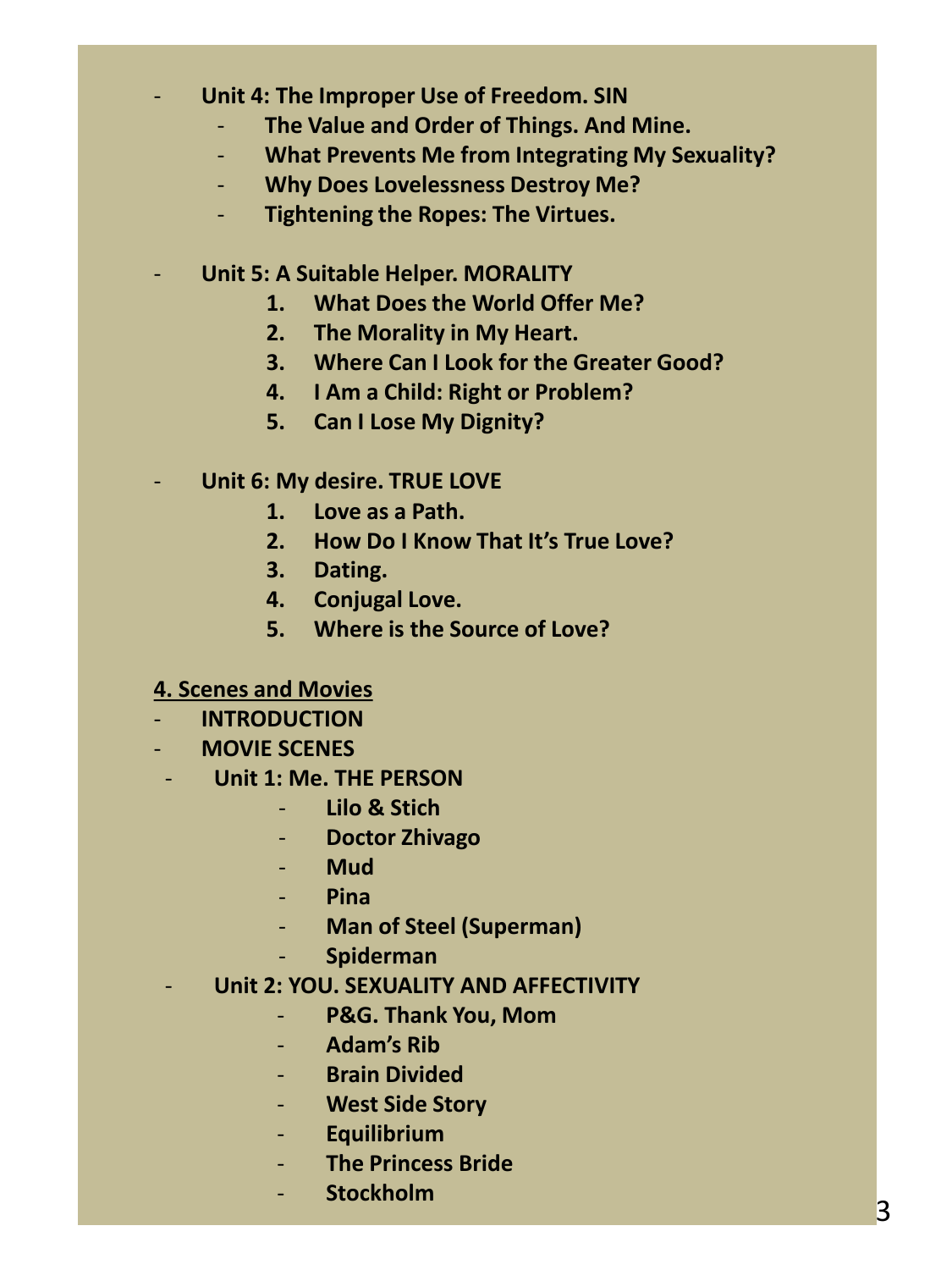# - **Unit 3: I Bring MY FREEDOM into Play**

- **Matrix**
- **The Shawshank Redemption**
- **Good Will Hunting**
- **Adaptation**
- **Batman Begins**

## Unit 4: The Improper Use of My Freedom. SIN

- **Popitas Zero**
- **In Good Company**
- **Take the Money and Run**
- **The Blind Side**
- **El Estudiante**
- **Star Wars**
- **To the Wonder**
- **The Lord of the Rings**

#### - **Unit 5: A Suitable Helper. MORALITY**

- **Gnu**
- **The Hobbit**
- **Hannah Arendt**
- **Star Wars VI**
- **Les Miserables**
- **North Country**
- **Admirar la perfecta creación de Dios**
- **The Tree of Life**

## **Unit 6: My Desire. A TRUE LOVE**

- **Hachi: A Dog's Tale**
- **Up**
- **Lovers**
- **As Good as It Gets**
- **Casomai**
- **Love and Other Drugs**
- **Por qué esperar hasta el matrimonio**
- **To the Wonder**
- **Amanecer**
- **Marvin's Room**
- **Paris Je T´aime**
- **Una verdadera demostración de amor.**